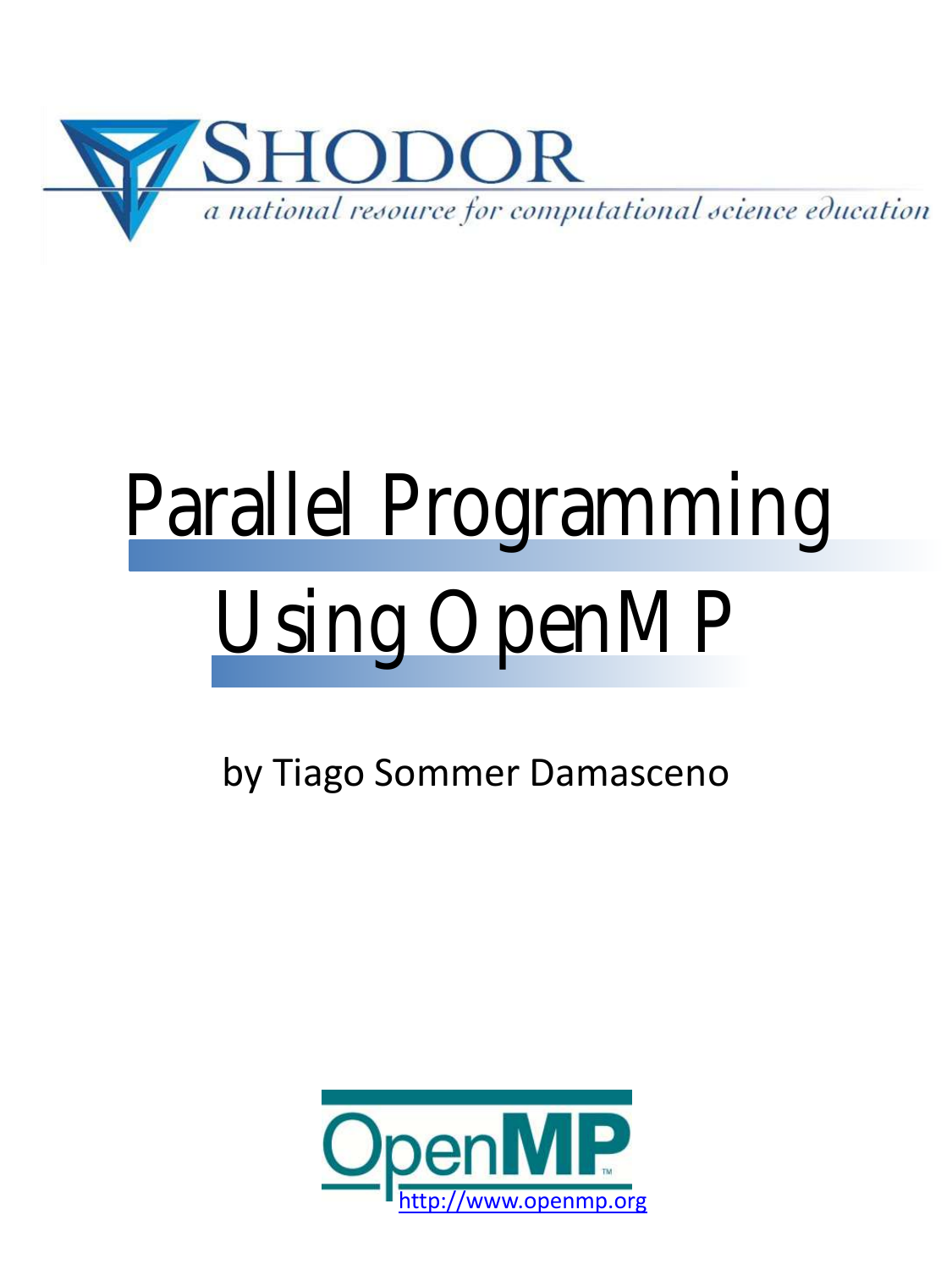### **Introduction**

This module teaches about the basic concepts of parallel programming that uses a multi-threading API called OpenMP.

#### **Requirements**

- $\triangleright$  Knowledge in C Programming Language.
- $\triangleright$  C compiler that supports OpenMP.
- $\triangleright$  Unix/Linux terminal knowledge.
- $\triangleright$  Access to a multi-core computer.

#### **Goals**

 $\triangleright$  Learn basics of OpenMP, such as compiler directives, functions and environment variables; Understand how OpenMP works with shared memory.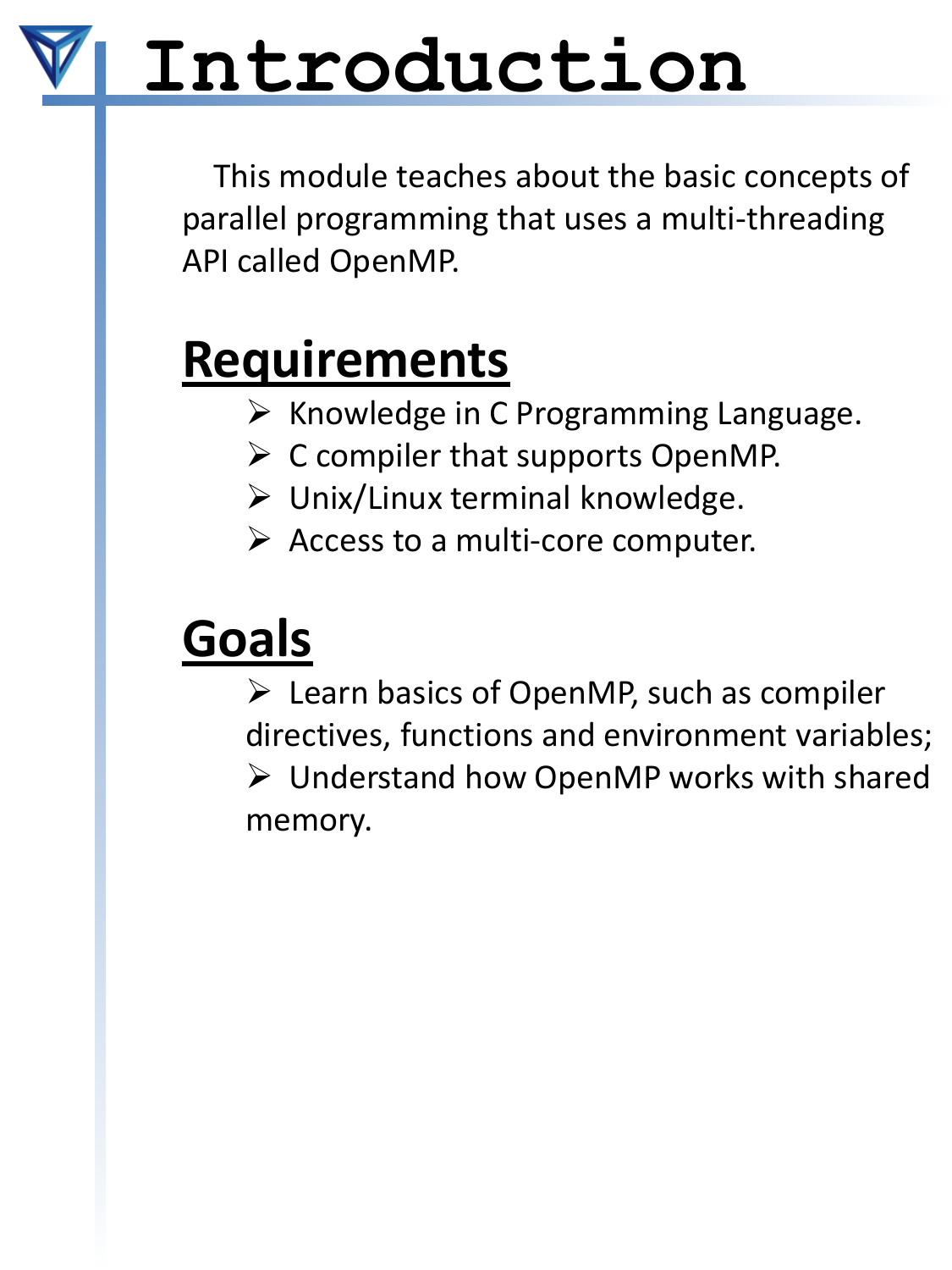### **What is it?**

OpenMP is a standard API that can be used in shared memory programs, which are written in Fortran, C, and C++.

 $\triangleright$  It consists of:

- Compiler Directives.
- Functions.
- Environment Variables.
- $\triangleright$  Requires a supportive compiler, such as:
	- GNU, IBM, Oracle, Intel, HP, MS, Cray, Absoft Pro Fortran, Portland Group Compilers and Tools, Lahey/Fujitsu Fortran 95, Path Scale.

 The last version, OpenMP 3.0 was release in May, 2008.

 $\triangleright$  A summary of directives, functions and environment variables can be found at the Petascale Website [\(www.shodor.org/petascale](http://www.shodor.org/petascale)). or at [www.OpenMP.org.](http://www.openmp.org/)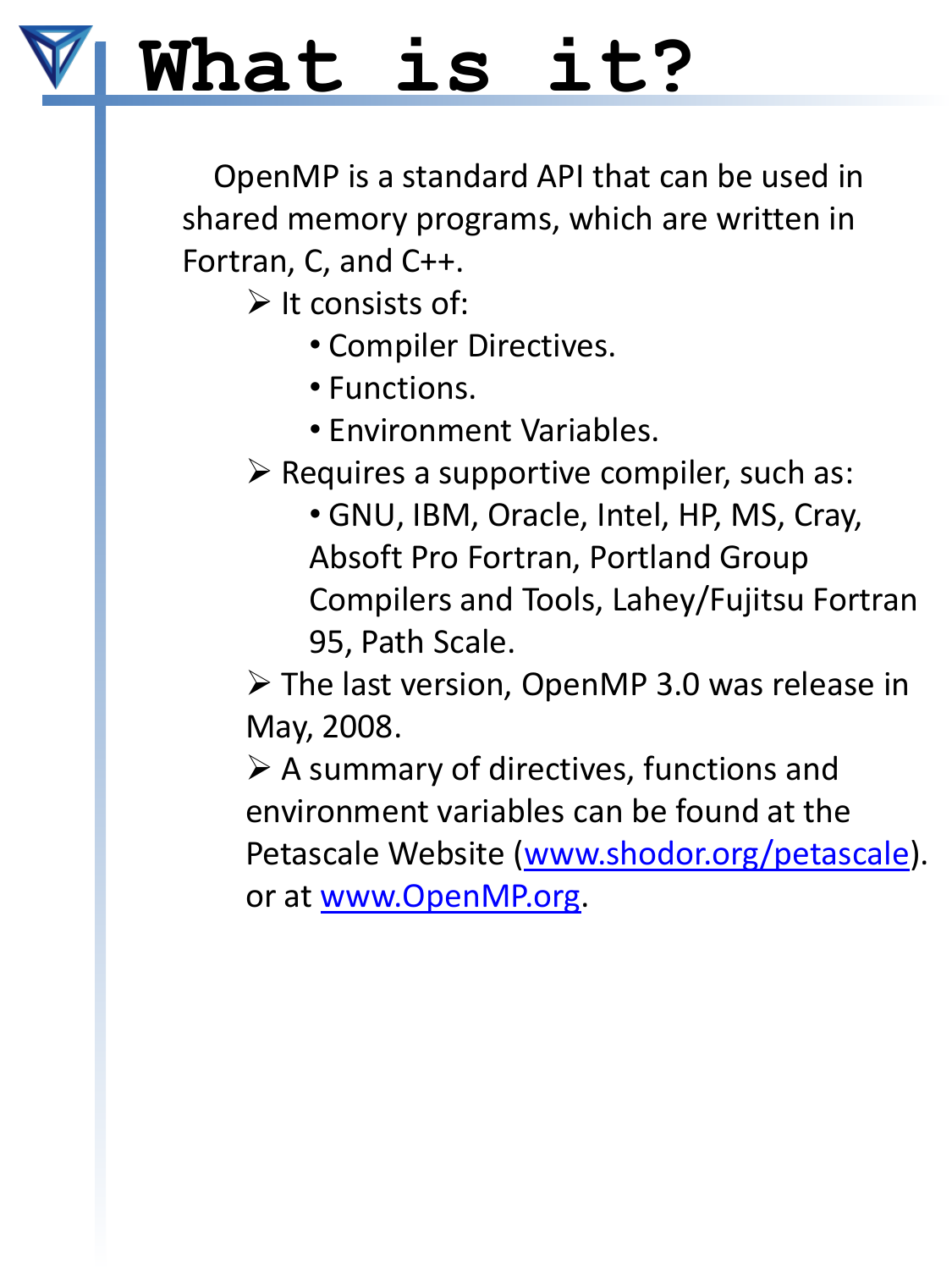#### **Pros and Cons**

#### **Pros:**

 $\triangleright$  No need for major changes in the serial code.

- $\triangleright$  Portable.
	- (Supported by many compilers)
- $\triangleright$  Has great scalability
	- (If implemented correctly and the computer's architecture permits)
- $\triangleright$  Data decomposition is handled automatically.
- $\triangleright$  Does not need to deal with message passing.

#### **Cons:**

 $\triangleright$  Requires a compiler that supports OpenMP

 $\triangleright$  Currently only runs efficiently on shared-

memory multiprocessors architectures.

 $\triangleright$  Scalability limited by the computer's architecture.

Can not be used on GPU.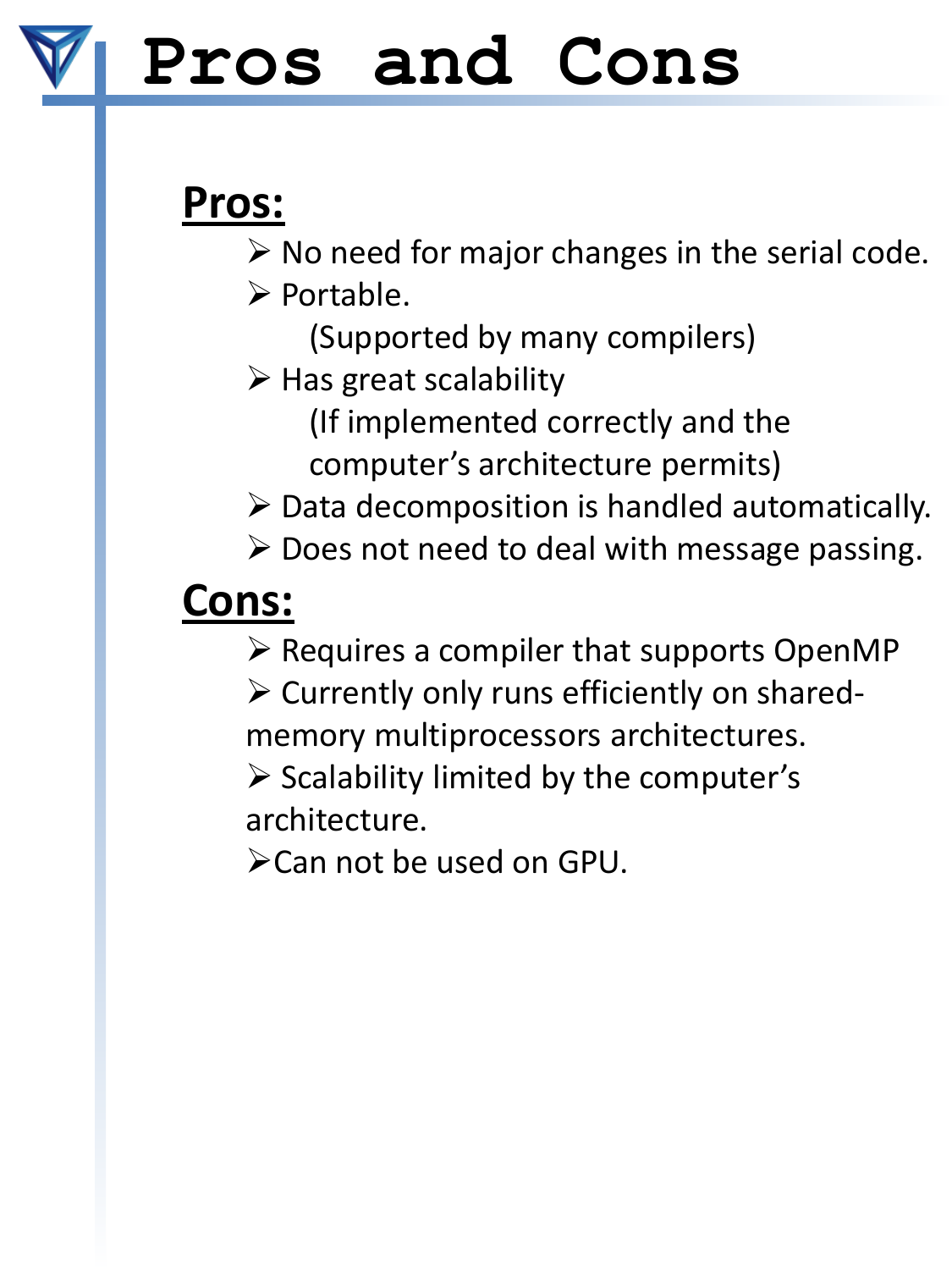# **Main Components**

#### **Directives**

- $\triangleright$  Initializes parallel region.
- $\triangleright$  Divides the work.
- $\triangleright$  Synchronizes.
- $\triangleright$  Data-Sharing Attributes.

#### **Functions**

- $\triangleright$  Defines number of threads.
- $\triangleright$  Gets thread ID.
- $\triangleright$  Supports Nested Parallelism.

#### **Environment Variables**

- $\triangleright$  Scheduling Type.
- $\triangleright$  Number of Threads.
- $\triangleright$  Dynamic Adjustment of Threads.
- Maximum Number of Threads.

 $\checkmark$  For a more specific explanation of those three components, go to www.openMP.org and look for OpenMP Specifications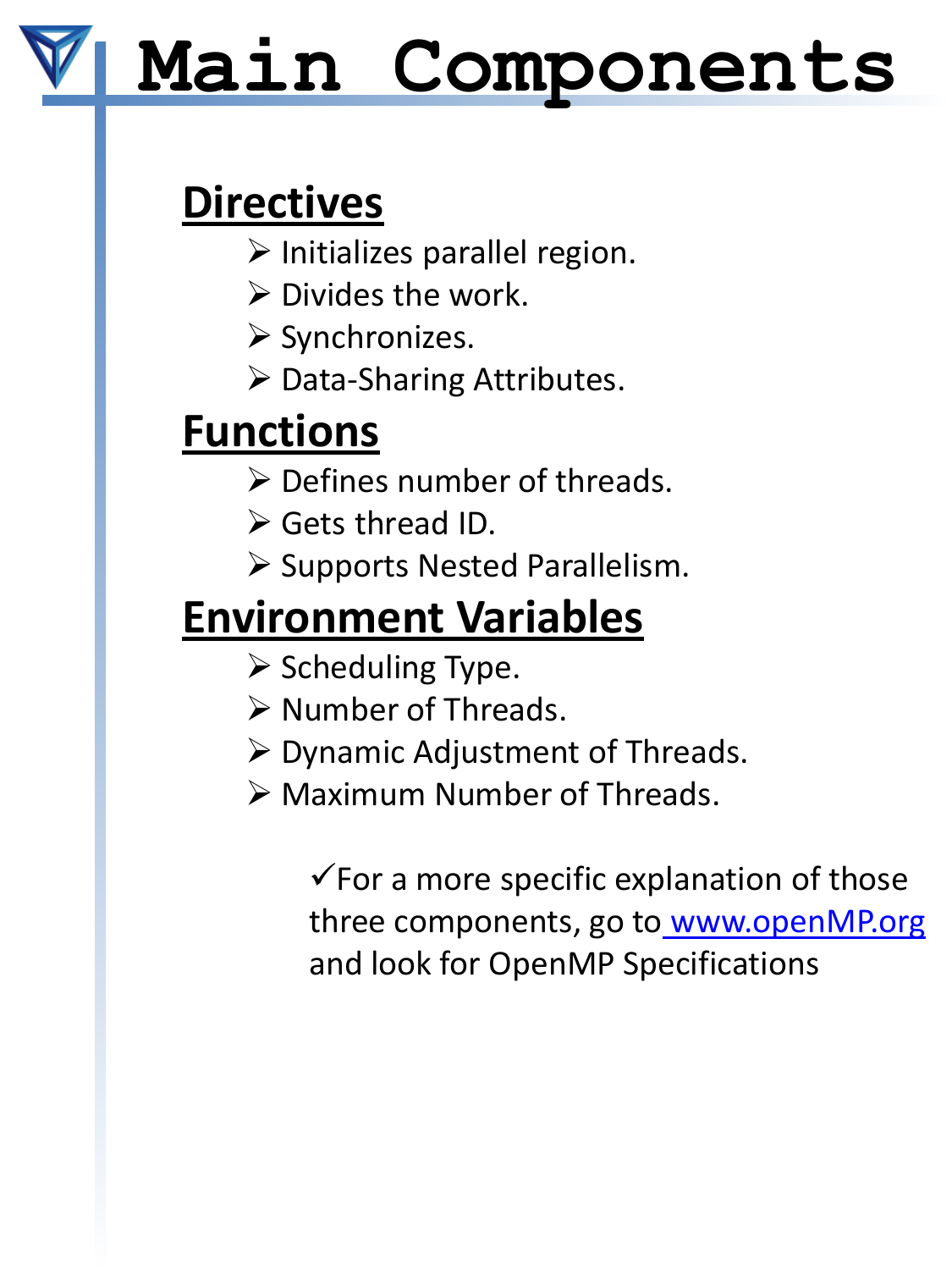# **Shared Memory**

In OpenMP all the threads can access **Shared Memory Data**. **Private Memory Data** can only be accessed by the thread that owns it.

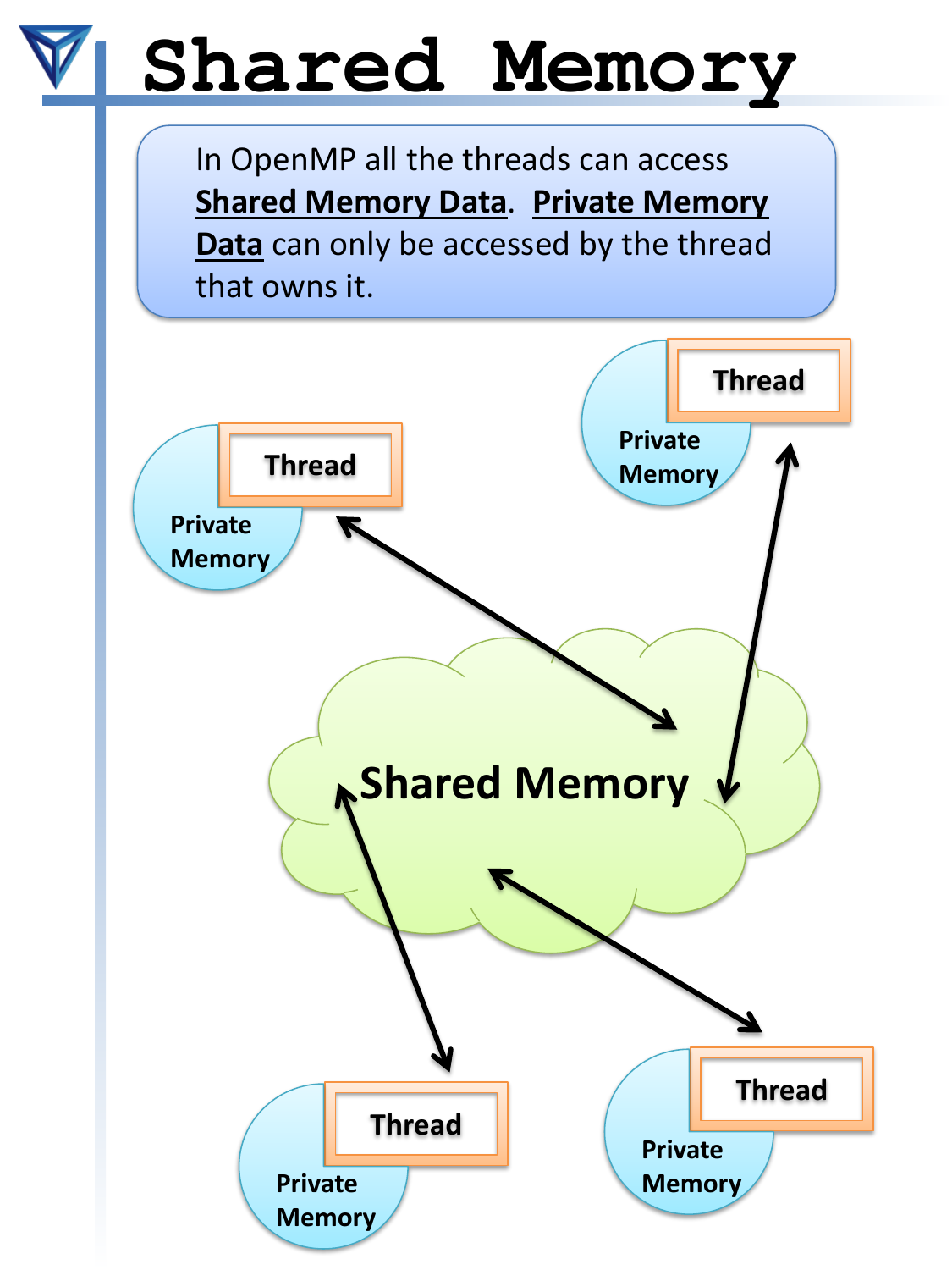# **Fork and Join Model**

When a program starts to run, it consists of just one thread. The master thread then uses OpenMP **directives** which initialize executing the **Parallel Section**. When all the threads finish executing their instructions, the results are synchronized and the program can continue through the completion.

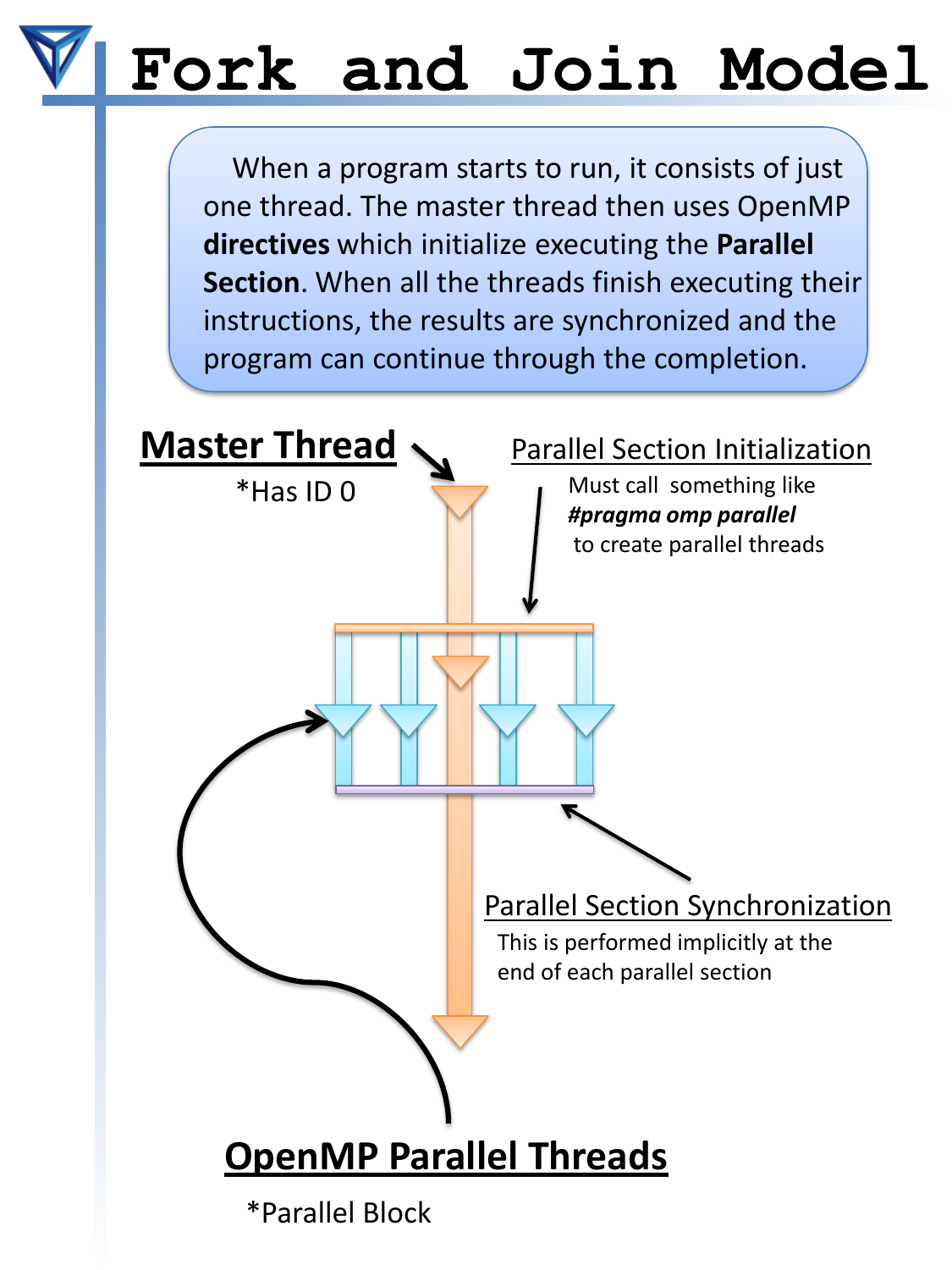In a Unix terminal window go to your home directory by typing:

cd ~

Then edit your .bashrc file. Use your preferred editor, such as vim:

vim .bashrc

Add the following line, which is an alias to compile OpenMP code:

alias ompcc='gcc44 –fopenmp'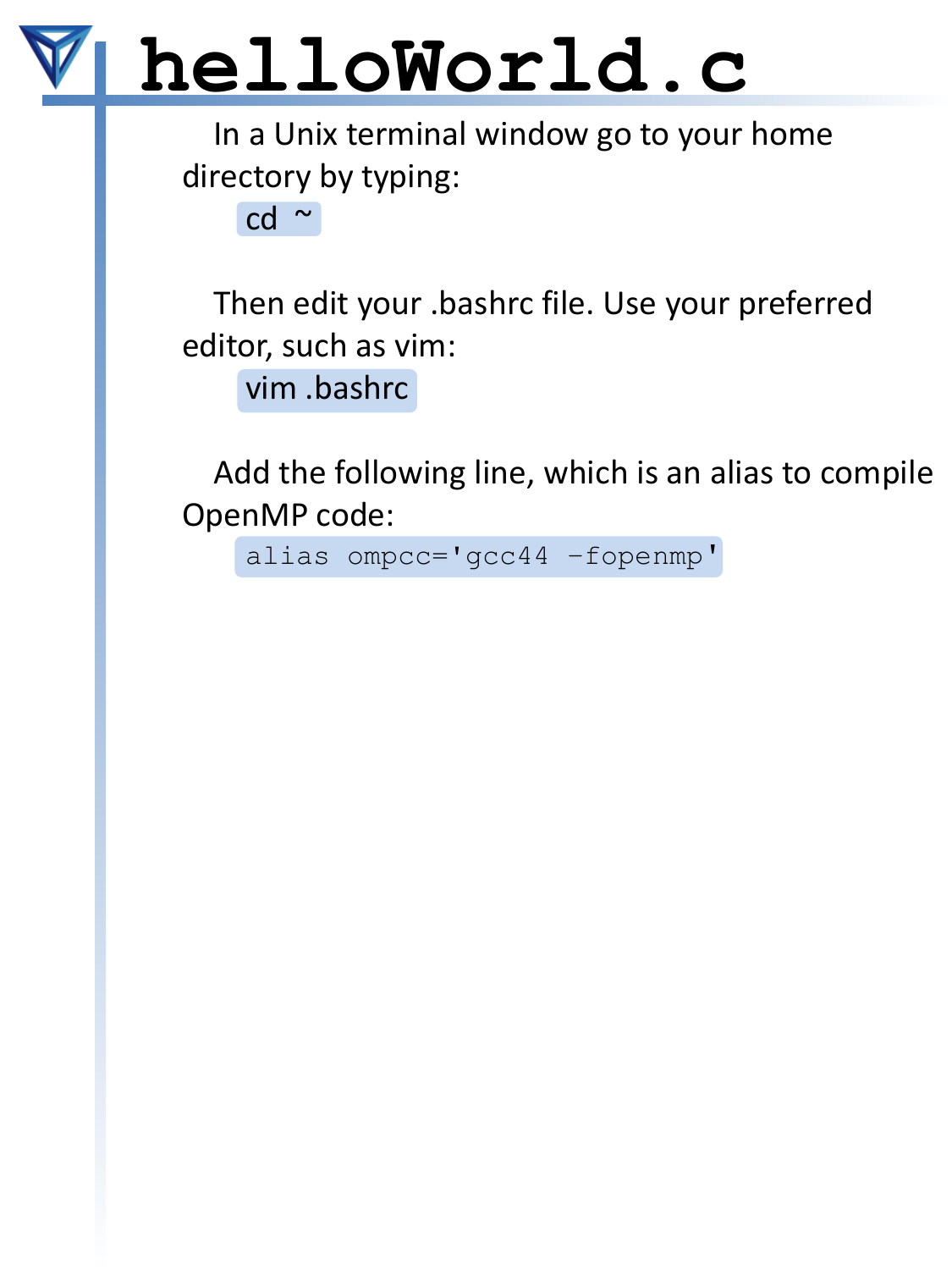Let's create a Hello World program.

 $\triangleright$  In your terminal type vim hello.c

 $\triangleright$  Include OpenMP library by typing the following inside of your hello.c file.

#### #include <omp.h>

 $\triangleright$  Add the following compiler directive inside your main function to create many threads that will display a hello world message:



The code should look like the sample below:

```
#include <stdio.h>
#include <omp.h>
int main(){
    #pragma omp parallel
    \{printf("Hello World!\n");
    }
    return (0);
}
```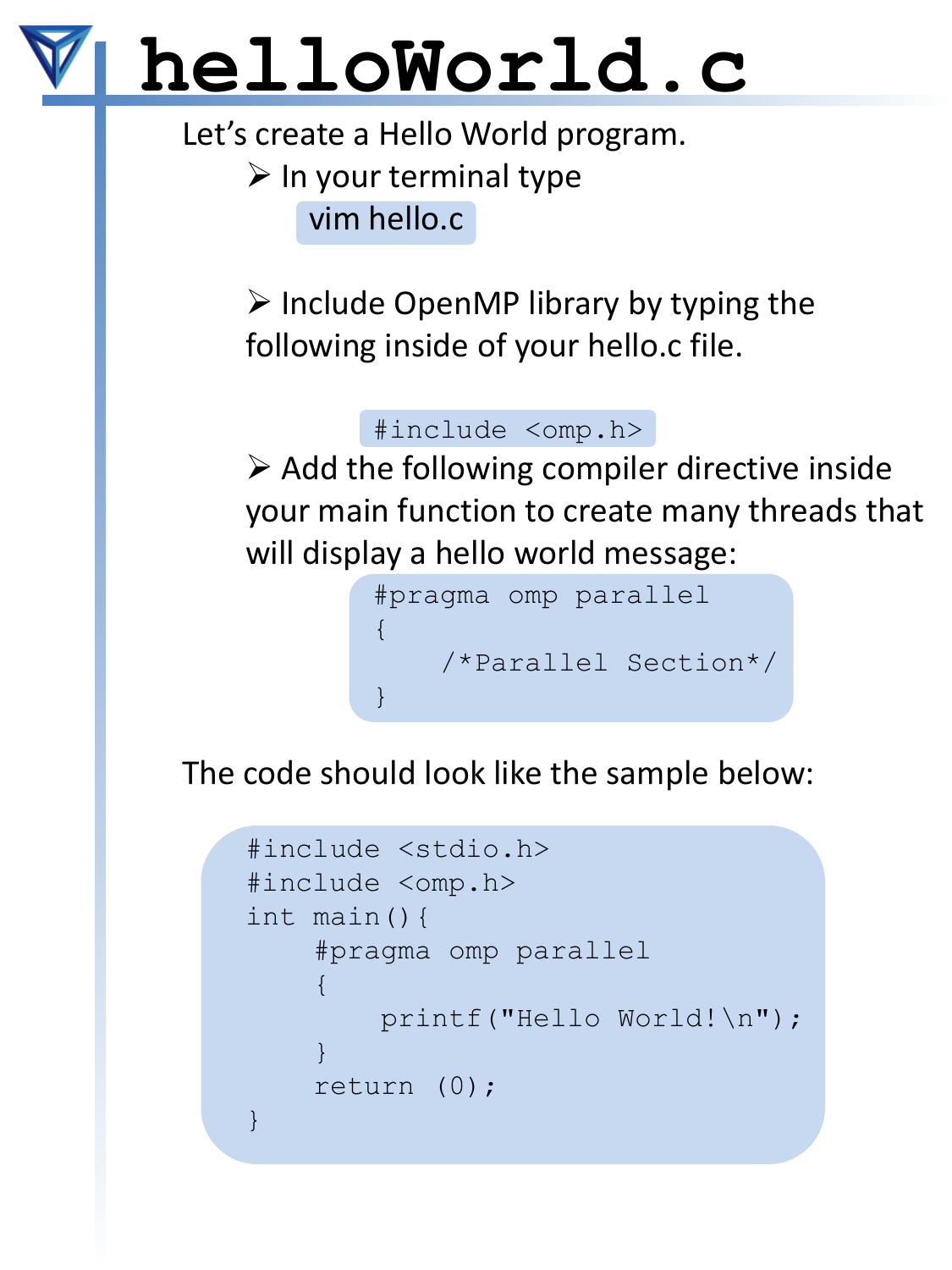Compile and run the code using the following command lines in the Unix terminal window:

Compile: ompcc helloWorld.c Run: ./a.out

#### **Expected Output:**

Multiple hello world messages.

Each message line corresponds to a thread created by OpenMP. Since we did not specify how many threads we wanted, OpenMP creates one thread for each processor available in the run.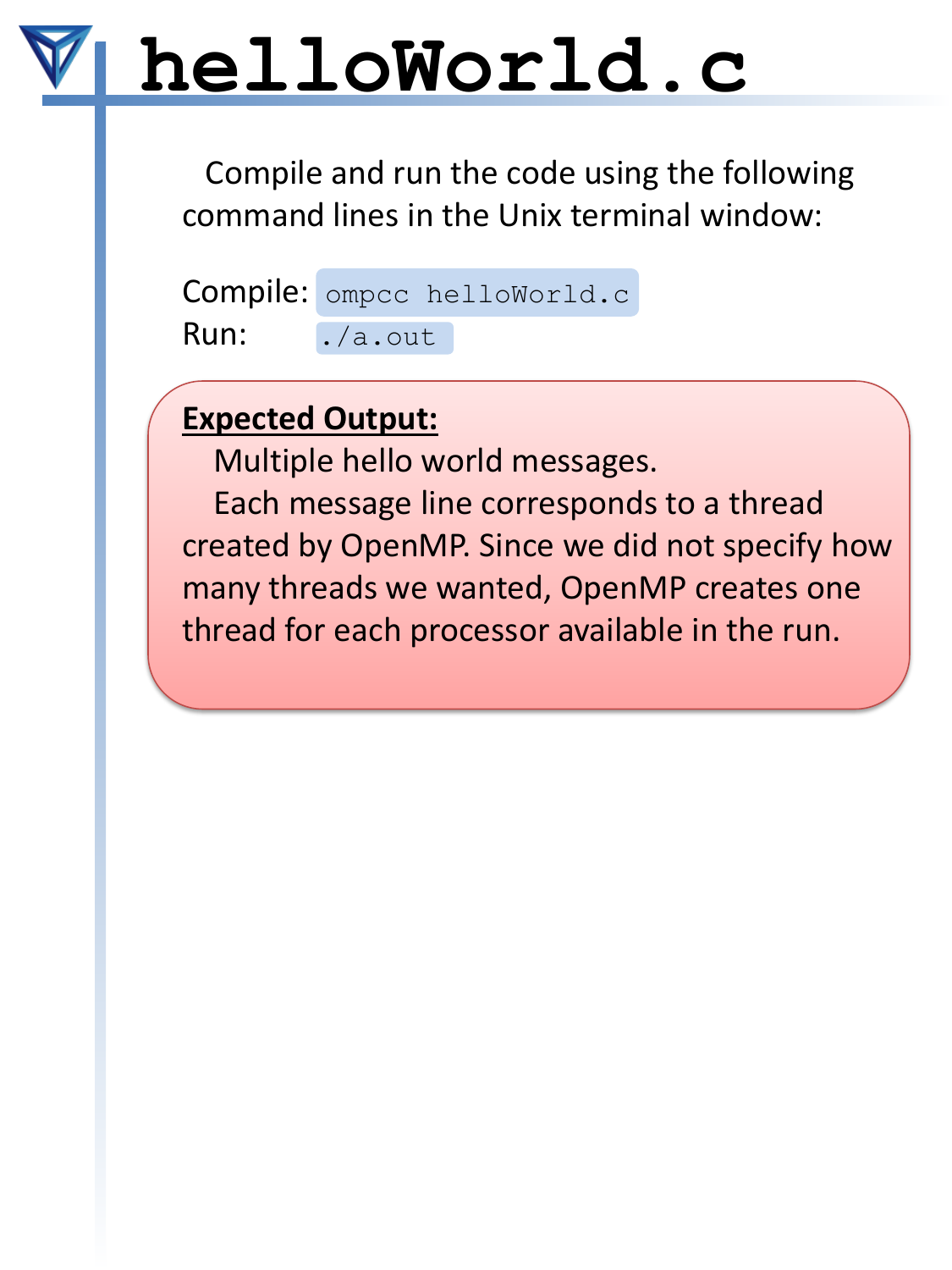Instead of counting how many hello world messages were output, the following function can tell how many threads OpenMP created in the run:

omp\_get\_num\_threads();

Let's see how many processors are available. The code should look similar to this:

```
#include <stdio.h>
#include <omp.h>
  int main(){
   int numThreads;
   #pragma omp parallel
   {
      numThreads = omp qet num threads();
      printf("Hello World! There are %d 
   threads\n",numThreads);
   }
 return (0);
  }
```
#### Compile and run the code:

Compile: ompcc helloWorld.c Run: ./a.out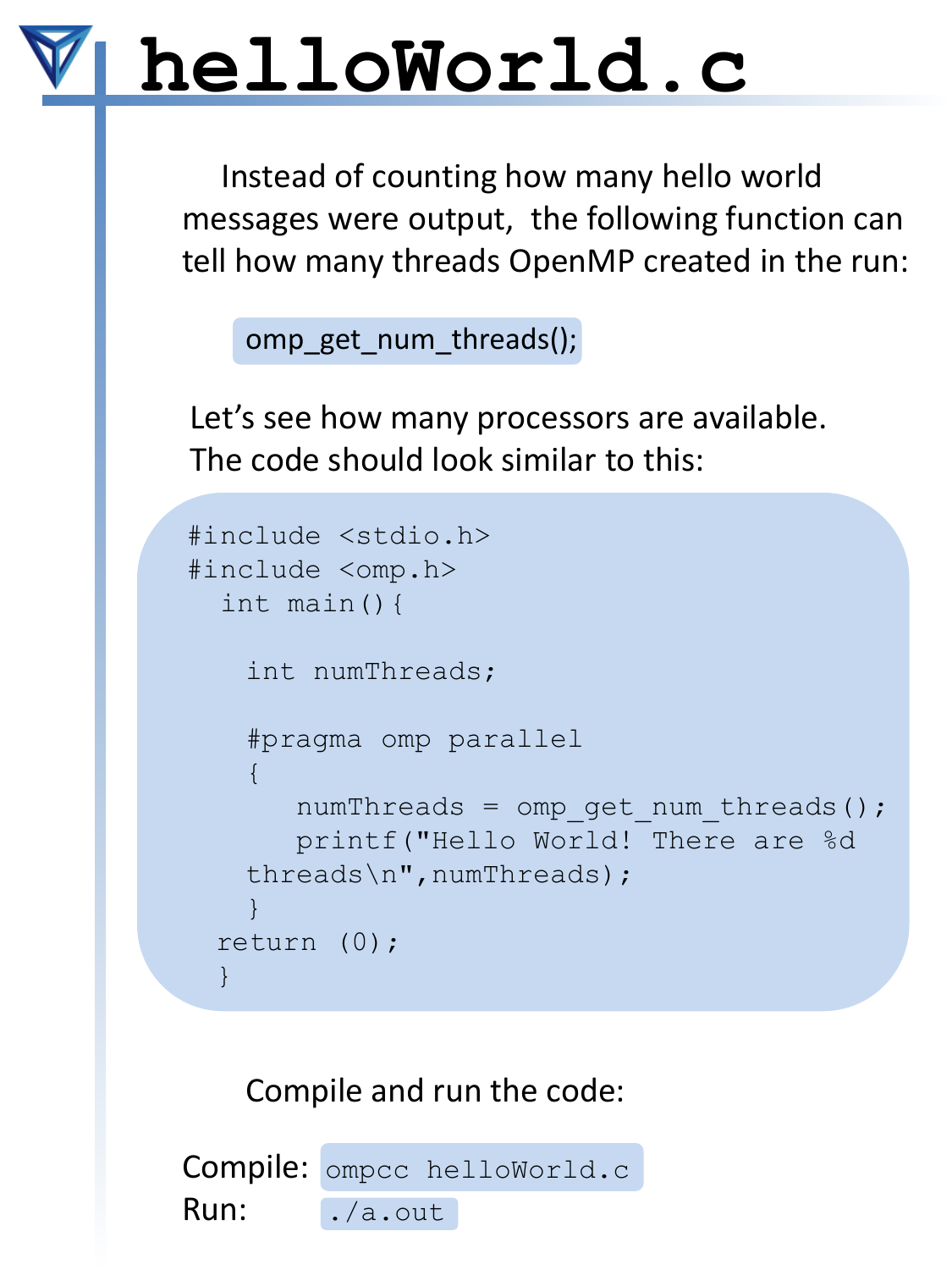#### **Expected Output:**

The number of threads should correspond to the number of hello world messages.

It is possible to specify the number of threads that Open MP will create. To do so use the following function:

int omp\_set\_num\_threads(int num);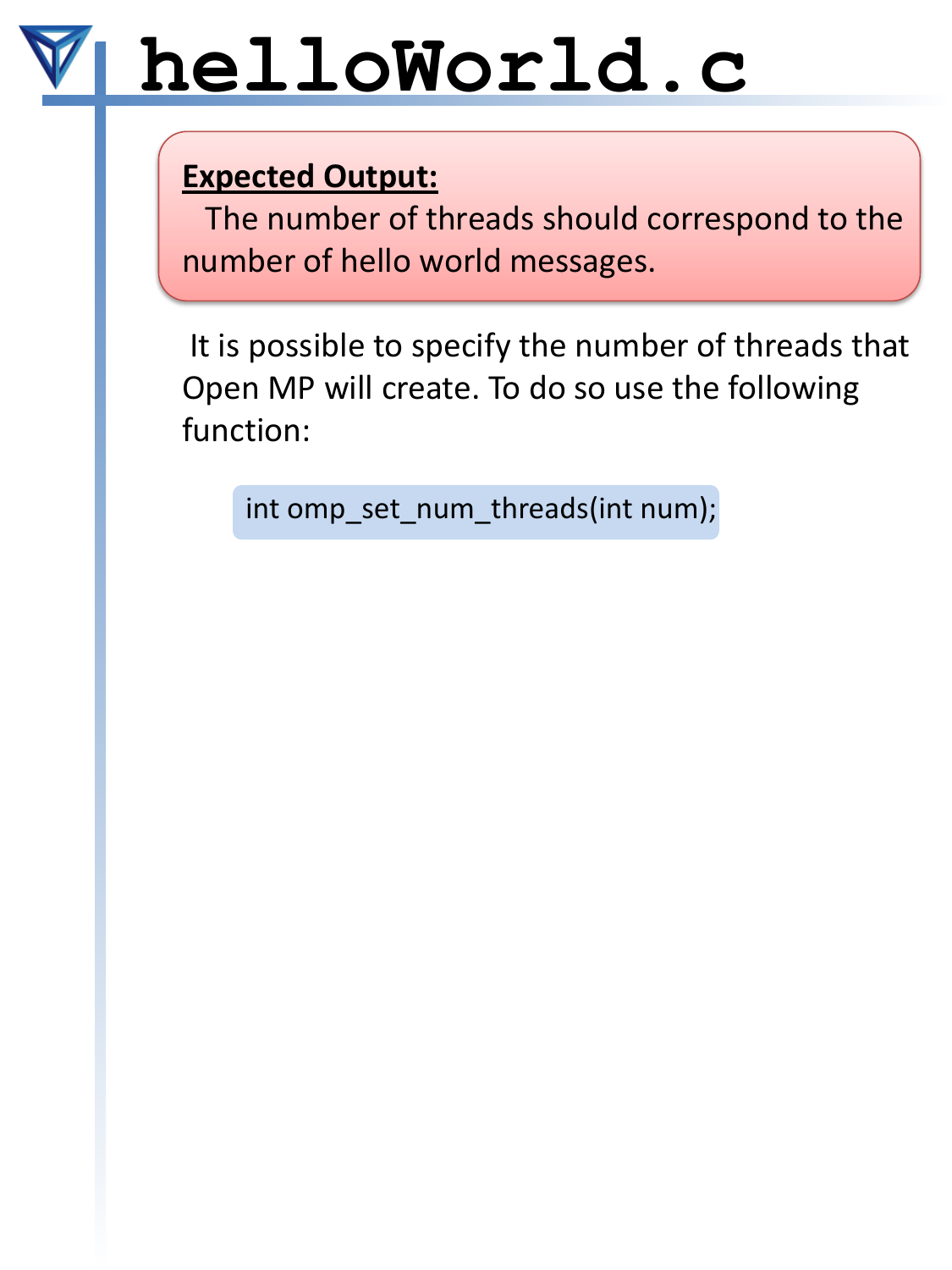In this example 5 threads will be created.

With that modification, the code should correspond to the example below:

```
#include <stdio.h>
#include <omp.h>
  int main(){
   omp set num threads(5);
   int numThreads;
   #pragma omp parallel
   \{numThreads = omp qet num threads();
      printf("Hello World! There are %d 
   threads\n",numThreads);
   }
 return (0);
  }
```
Compile and run the code:

Compile: ompcc helloWorld.c Run: ./a.out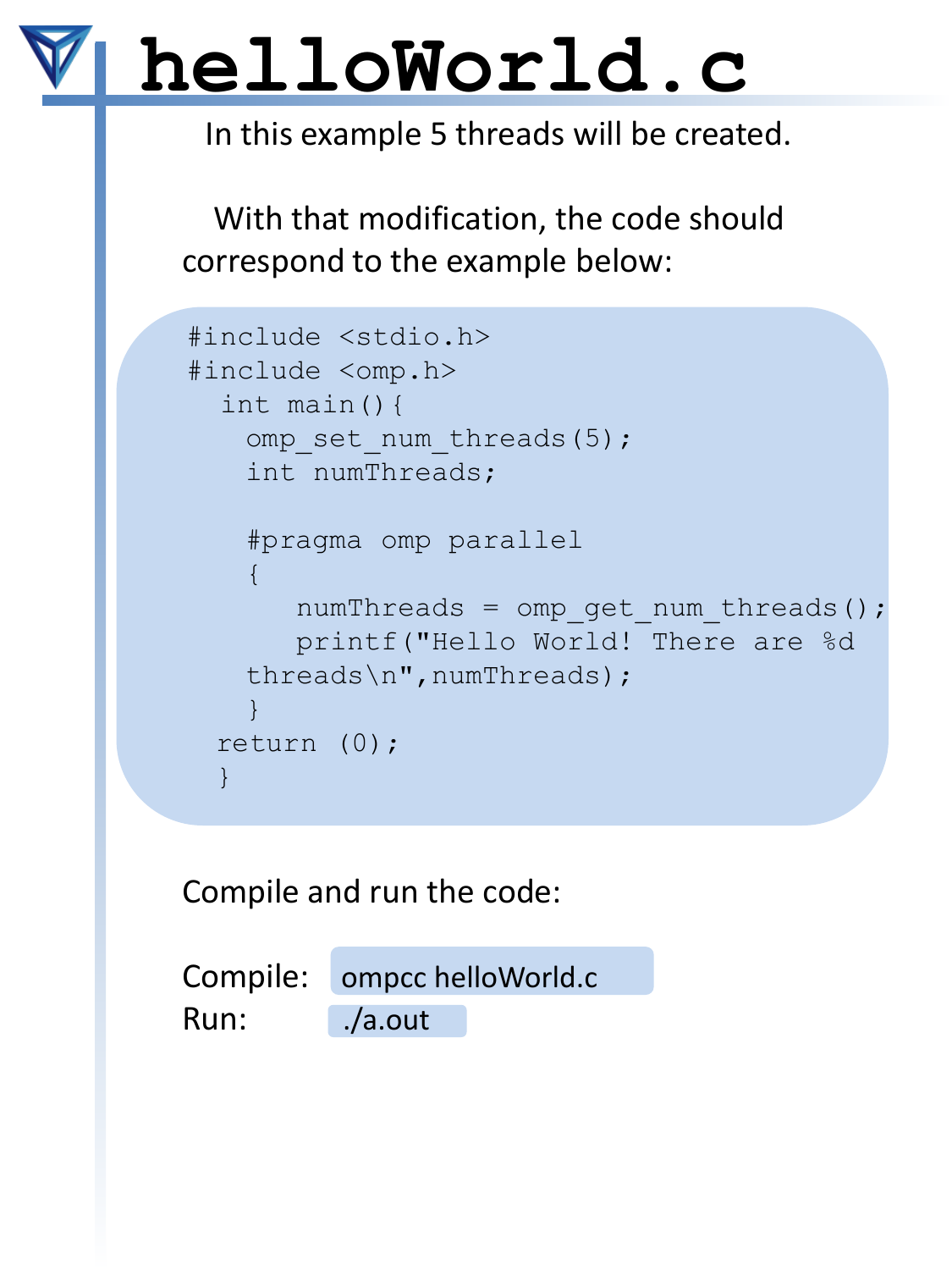**Expected Output:** 5 hello world messages.

If there are 5 threads in this run, then each thread should have an ID. To display which corresponds to each hello world message, use the following function call to get the individual thread numbers:

omp get thread num();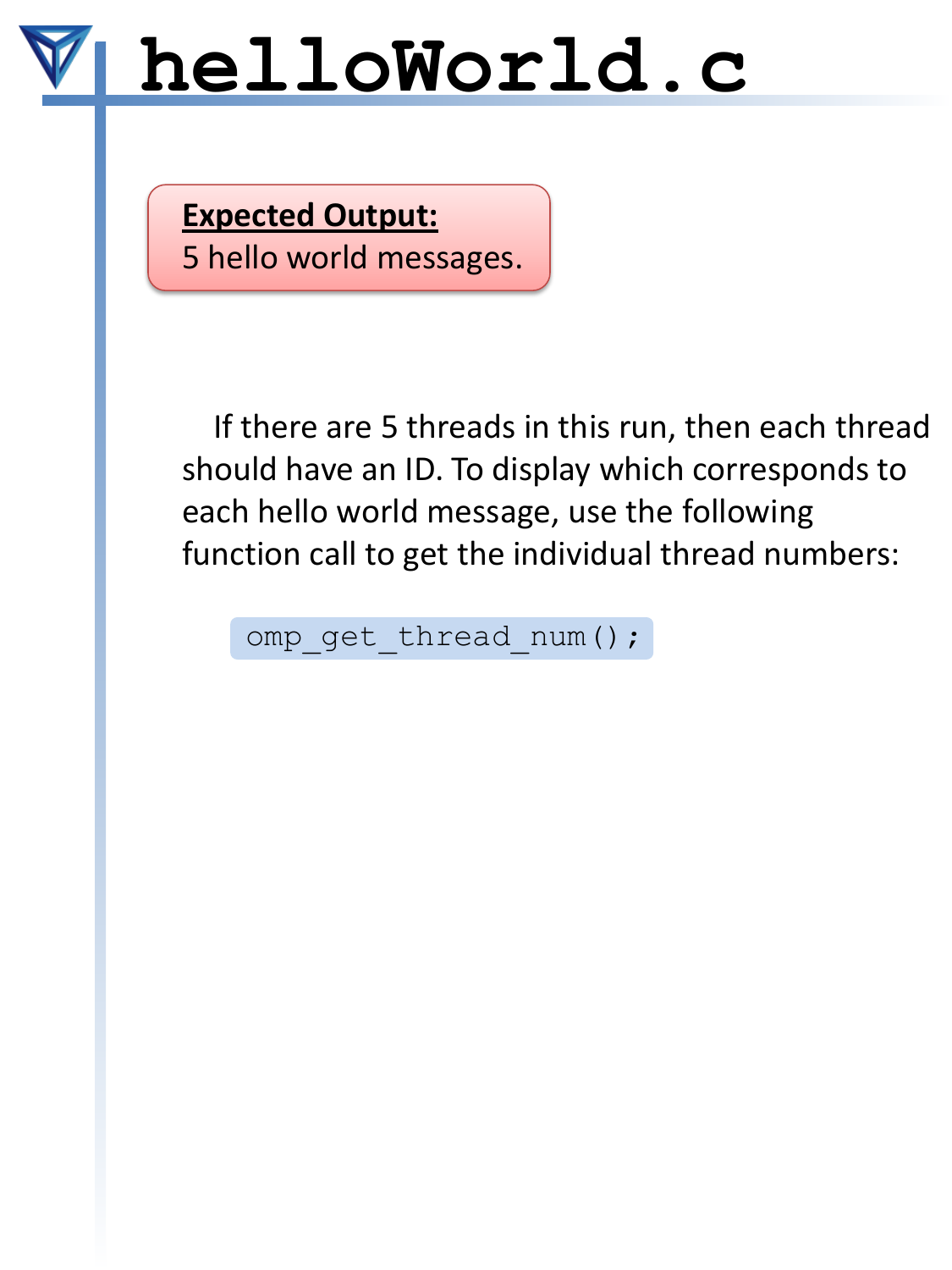Let's output the thread number with the hello world message. The code should look like this:

```
#include <stdio.h>
#include <omp.h>
  int main(){
   omp set num threads(5);
   int numThreads, tNum;
   #pragma omp parallel
   \{numThreads = omp qet num threads();
      tNum = omp qet thread num();
      printf("Hello World! I am thread %d. 
   There are %d threads\n",
   tNum, numThreads);
   }
 return (0);
 }
```
Compile and run the code:

Compile: ompcc helloWorld.c Run: ./a.out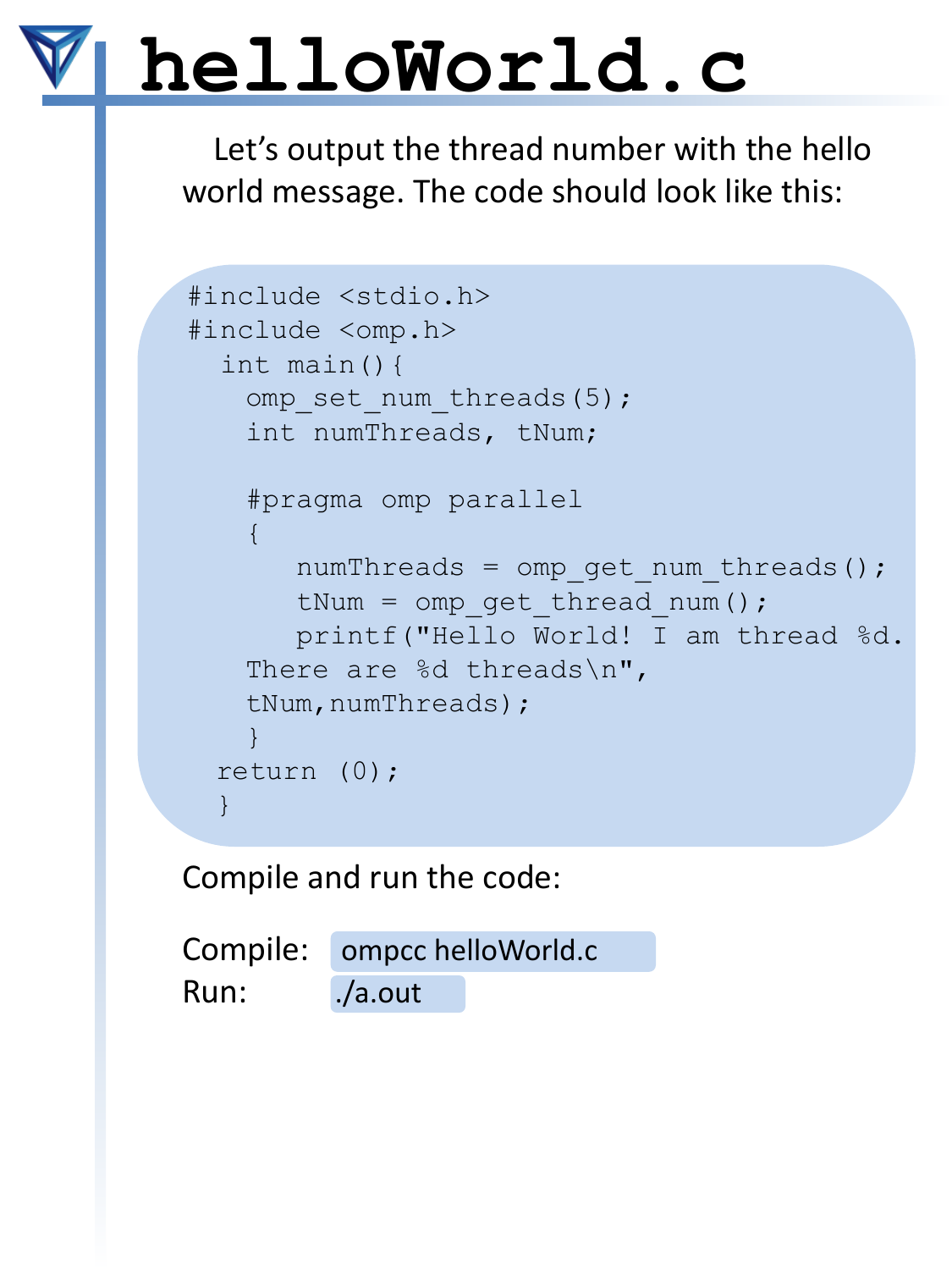#### **Expected Output:**

Each hello world message should contain its own thread ID.

(Note: Thread numbering starts from zero.)

Try running the code a few times. Is there anything unexpected? Are there two or more messages with the same thread ID number?

If the answer is "yes" then congratulations! This is data contention called a *Race Condition*!

**Race Condition:** Occurs when multiple threads change the value of a variable at the same time. In this case, the variable can get overwritten before it gets output by the thread. In this case, tNum is the variable getting overwritten.

There are two ways to fix this *Race Condition.*

The first is to add the compiler directive *critical* after the **#pragma omp parallel** statement, but that will make the code execute one thread at a time. Thus, defeating the purpose of parallel programming.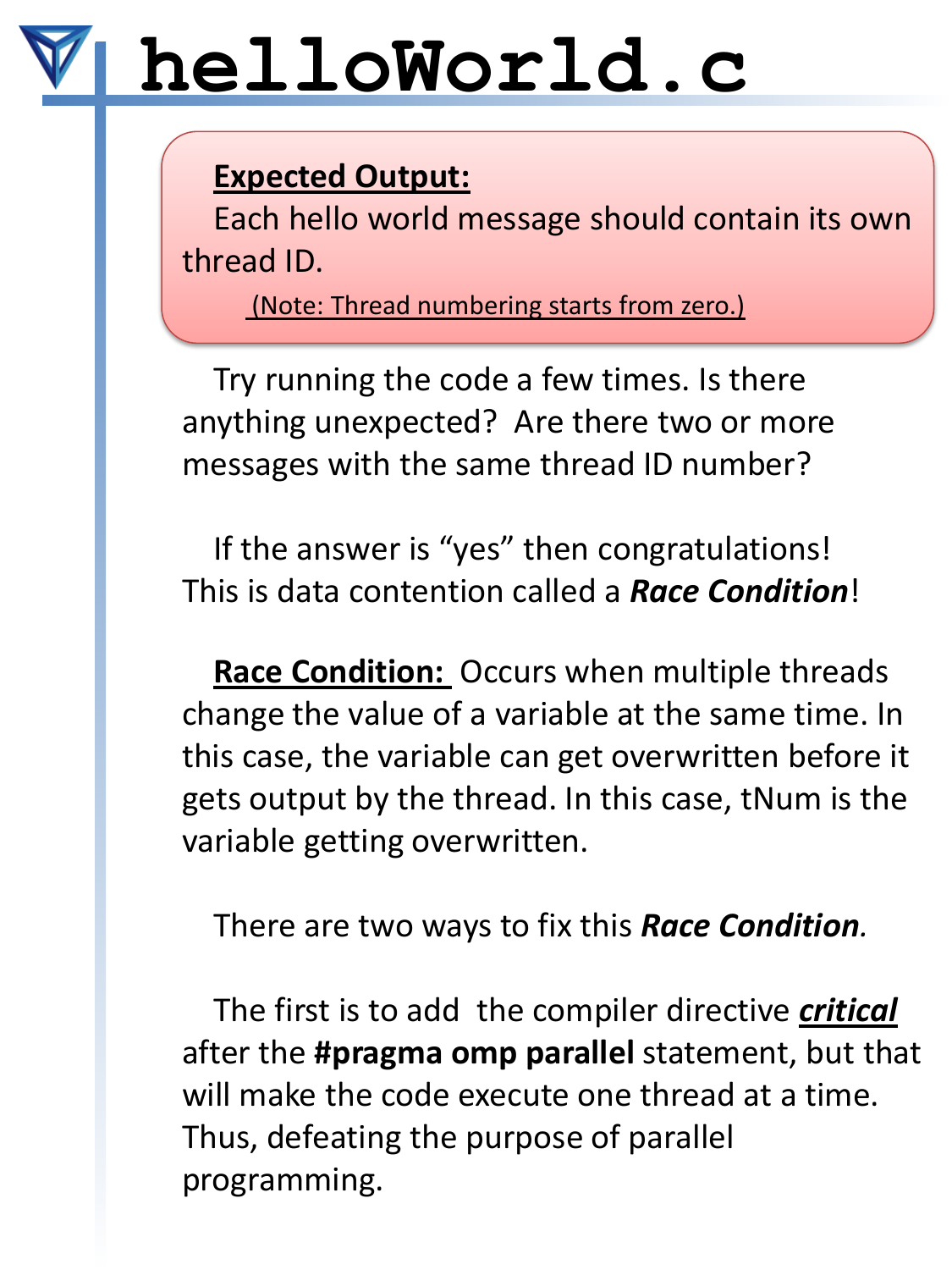The other way of doing this is to add the compiler directive *private()* after the **#pragma omp parallel**  statement, for every variable added inside private's parenthesis, OpenMP will create an instance of it for each thread. Thus, each thread will have its own copy and won't overwrite anyone's variable.

Your code should look similar to this now:

```
#include <stdio.h>
#include <omp.h>
  int main(){
   omp set num threads(5);
   int numThreads, tNum;
   #pragma omp parallel private(tNum)
   {
      numThreads = omp qet num threads();
      tNum = omp qet thread num();
      printf("Hello World! I am thread %d. 
   There are %d threads\n",
   tNum, numThreads);
   }
 return (0);
  }
```
Compile and Run the program.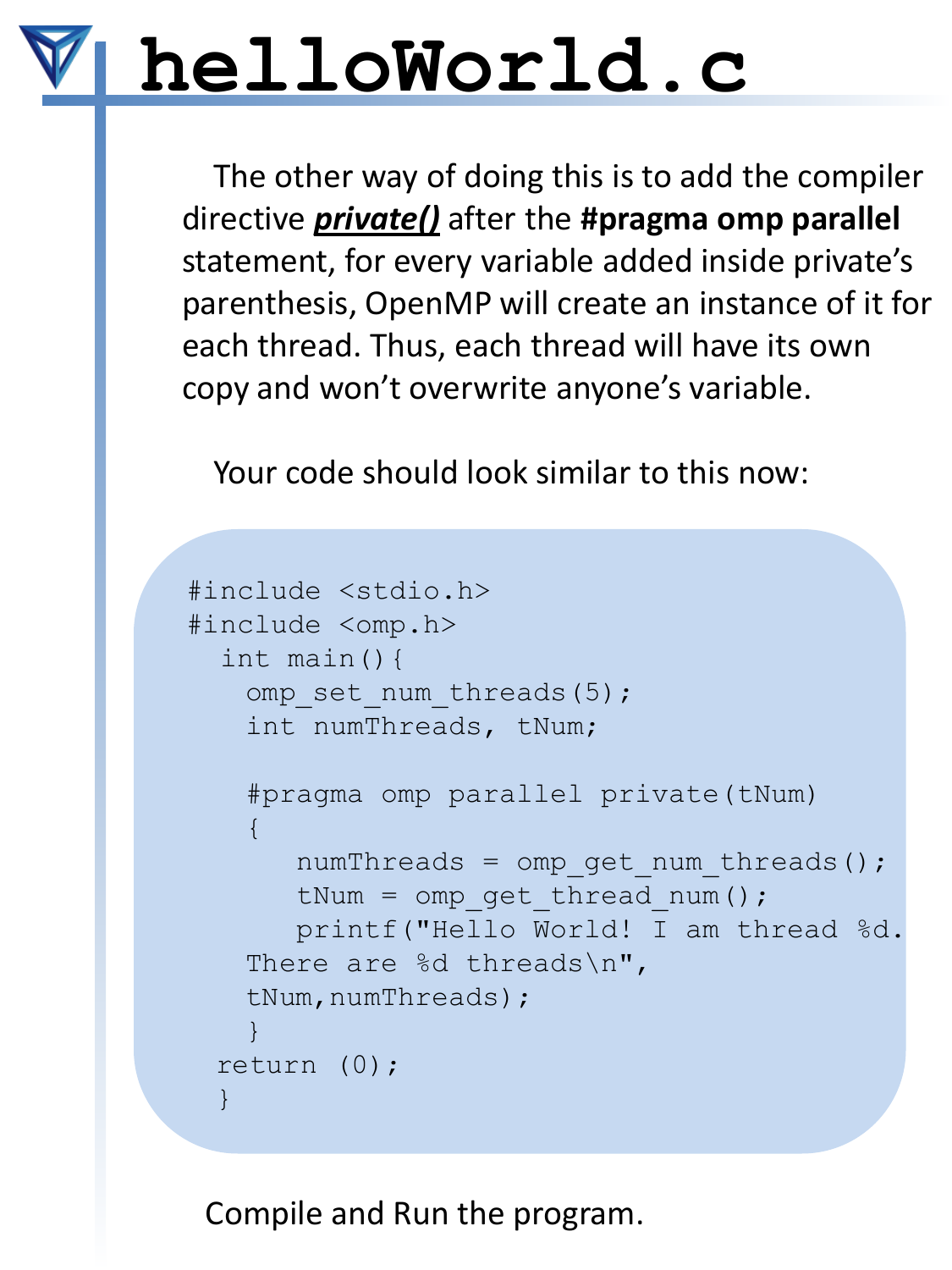#### **Expected Output**

If everything was done correctly, then the output should be the same as before. This time there is no race condition, regardless of how many times the program is run, because tNum is not getting overwritten, since each thread has its own tNum.

It probably seems excessive to output the number of threads with each hello world message, doesn't it? Then how can the code be modified to display this information only once?

Each thread has its own number. Thus, it is possible to give instructions to a specific thread. By simply creating an if-else statement it is possible to give thread zero, for example, the instructions to print how many threads there are and let the other threads just to display the hello world message.

#### **Why is this important to learn?**

In computational Science, scientists are working with large problems. Before the calculations are done, work has to be divided among the processors, to increase the performance one thread is in charge of distributing the work and eventually gathering the results, while the rest of the threads are used to do calculations.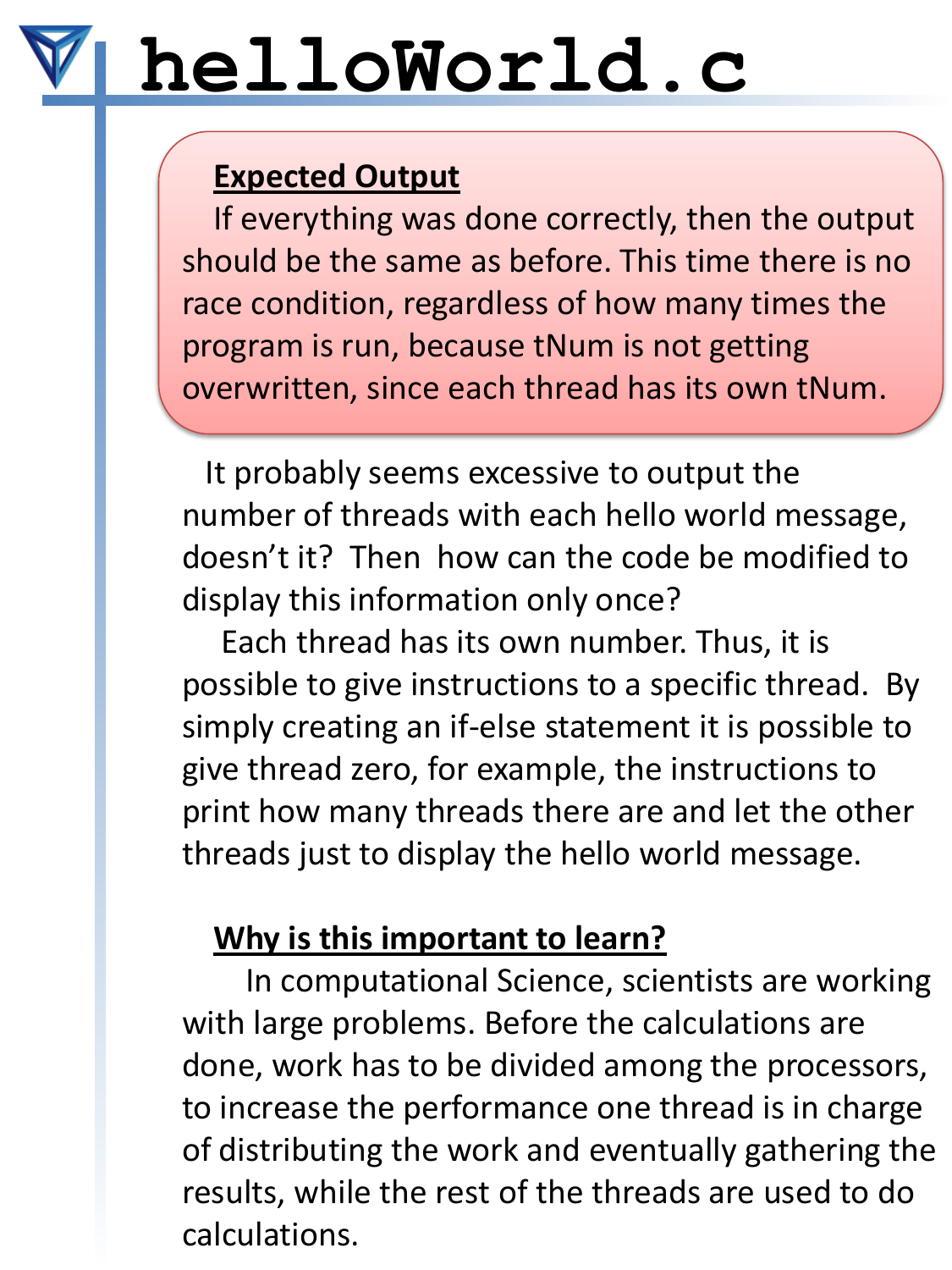The following code will tell thread zero to display how many threads there are and leave the other threads to say hello world.

```
#include <stdio.h>
#include <omp.h>
  int main(){
   omp set num threads(5);
   int numThreads, tNum;
   #pragma omp parallel private(tNum)
    {
       tNum = omp get thread num();
       if(tNum == 0) {
         numThreads = omp qet num threads();
         printf("Hello World! I am thread 
   %d. There are %d threads.\n", 
   tNum, numThreads);
       }
       else {
       printf("Hello World from thread 
   \delta d. \n\in \mathbb{N}, tNum);
       }
    }
 return (0);
  }
```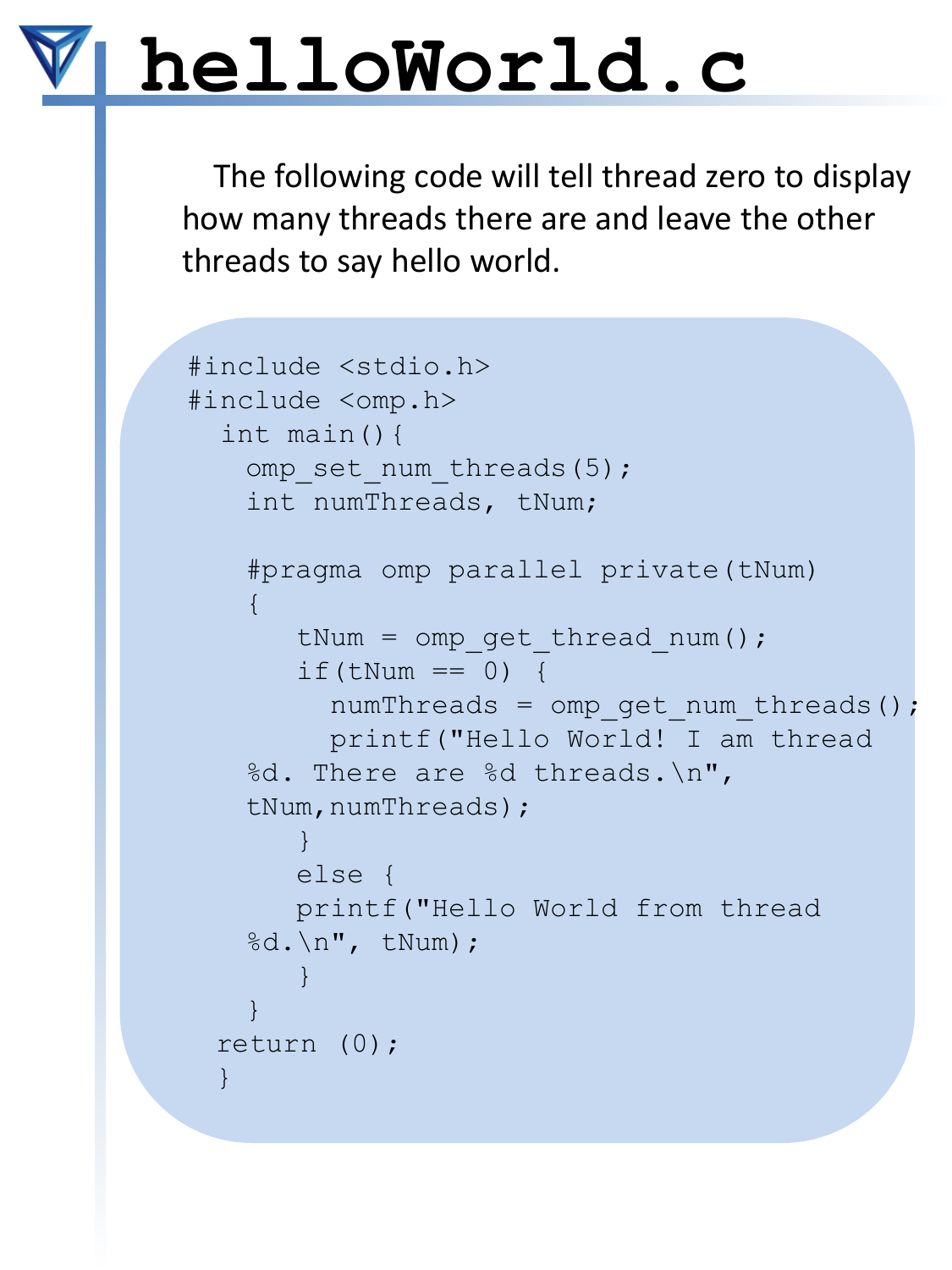Compile and Run the program.

#### **Expected Output**

Five hello world messages, with thread zero displaying:

"*Hello World! I am thread 0. There are 5 threads."*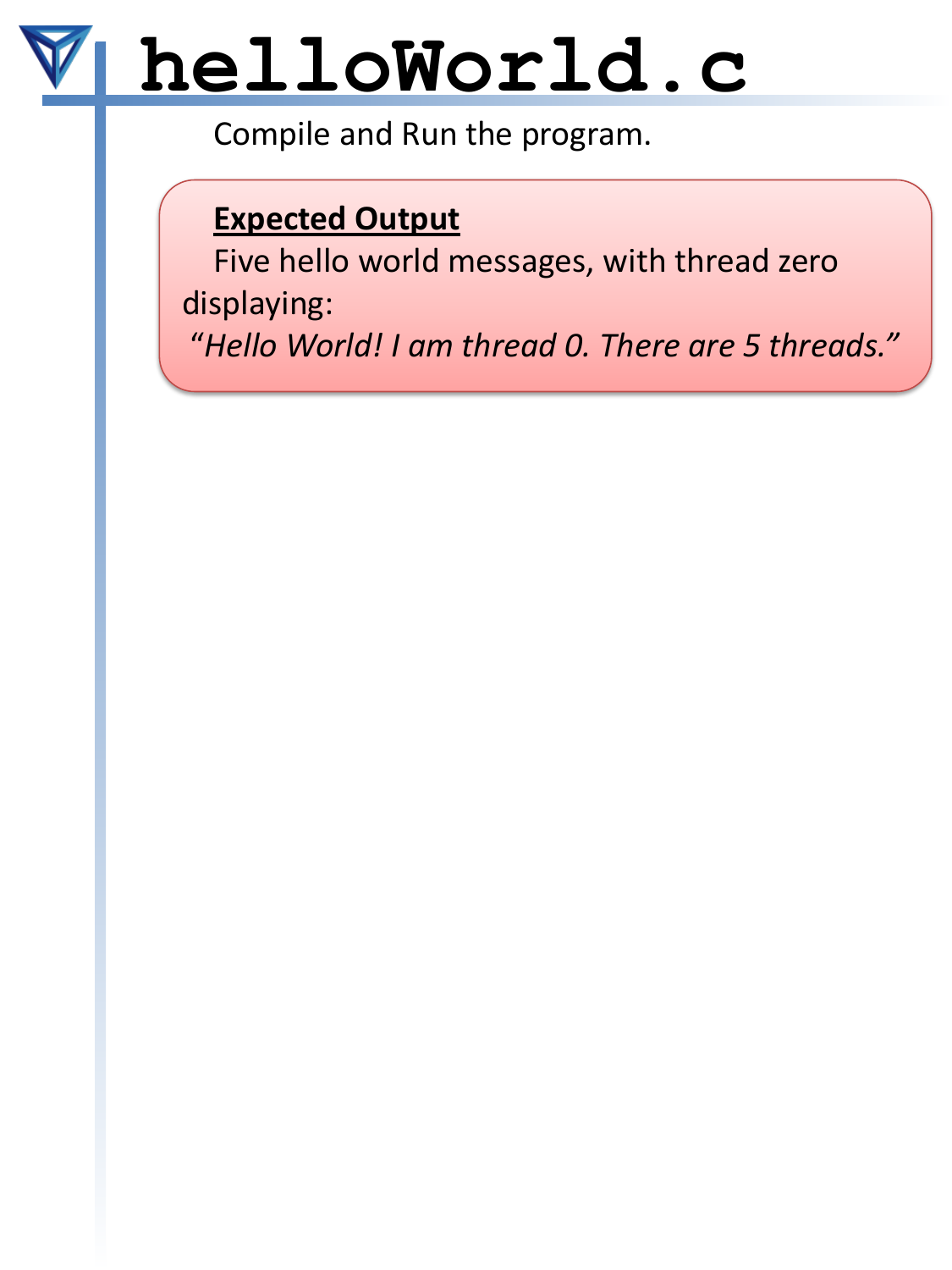#### **Parallel Programming**

If everything was done correctly then it is time to move to something more advanced. For example, finding the area under a curve in parallel!

Using everything learned in this module, let's try to find the area under the  $x^2$  curve, in the domain  $X[0, 1]$ .

There is a serial version of code that finds the area under a curve on the next page. Try to parallelize this code using OpenMP.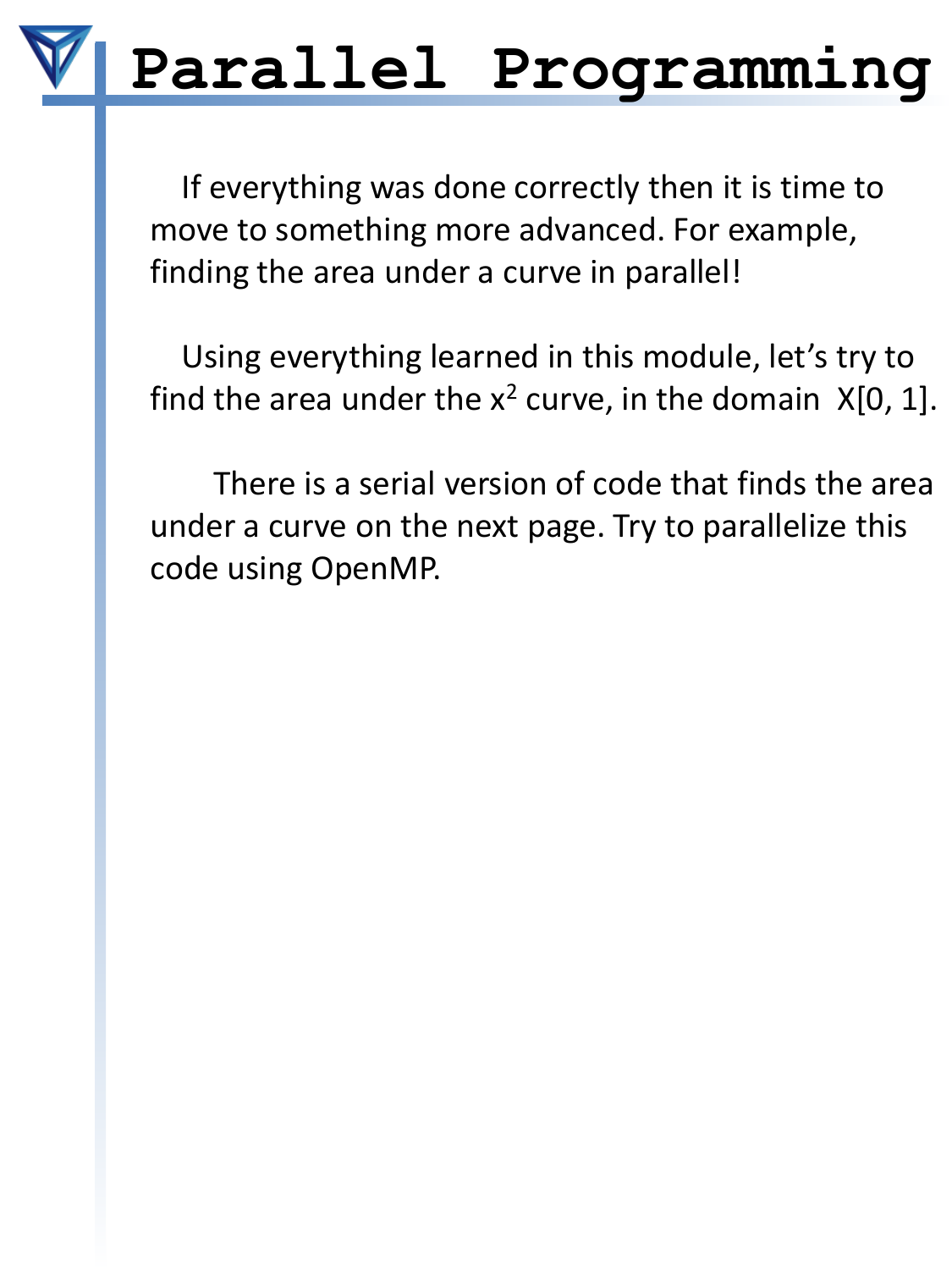#### **integration.c**

Serial Code:

```
float f(float x) { 
    return (x*x); 
}
int main()
    int i, SECTIONS = 1000;
    float height = 0.0;
    float area = 0.0, y = 0.0, x = 0.0;
    float dx = 1.0/(float) SECTIONS;
        for( i = 0; i < SECTIONS; i++) {
            x = i * dx;y = f(x);
            area += y * dx;}
printf("Area under the curve is f\r", area);
    return (0);
}
```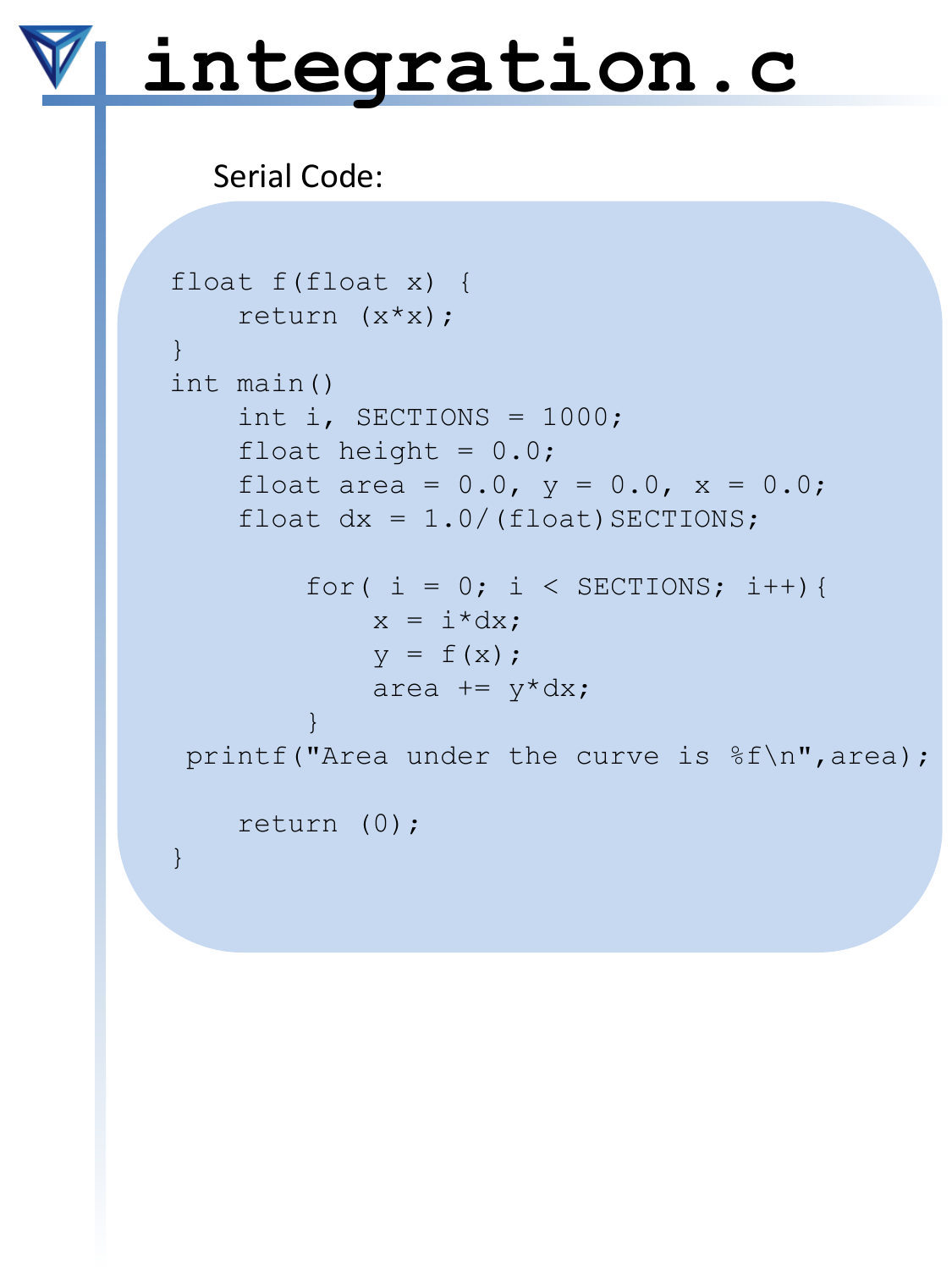### **integration.c**

Compile and run the serial version using the same commands as before. The area under the  $x^2$  curve from X[0,1] should be approximately 0.333.

Turn this serial code into a parallel code by simply adding one directive in the line above of the for loop.

#pragma omp parallel for private(var) reduction(operation:var)

(note: The directive should be all in one line)

The two new directives on this line are:

**for**: This part of the directive tells the compiler that the next line is a for loop and then it divides the loop into equal parts for each thread, but the order that the loop is performed is nondeterministic, in other words, it does not perform the loop in chronological order.

**reduction**: Creates a private copy of each variable for each thread. After the parallel section has ended, all the copies are combined using the operator specified, such as "**+"**(addition), **"-"**(subtraction), "**\*"**(multiplication), etc.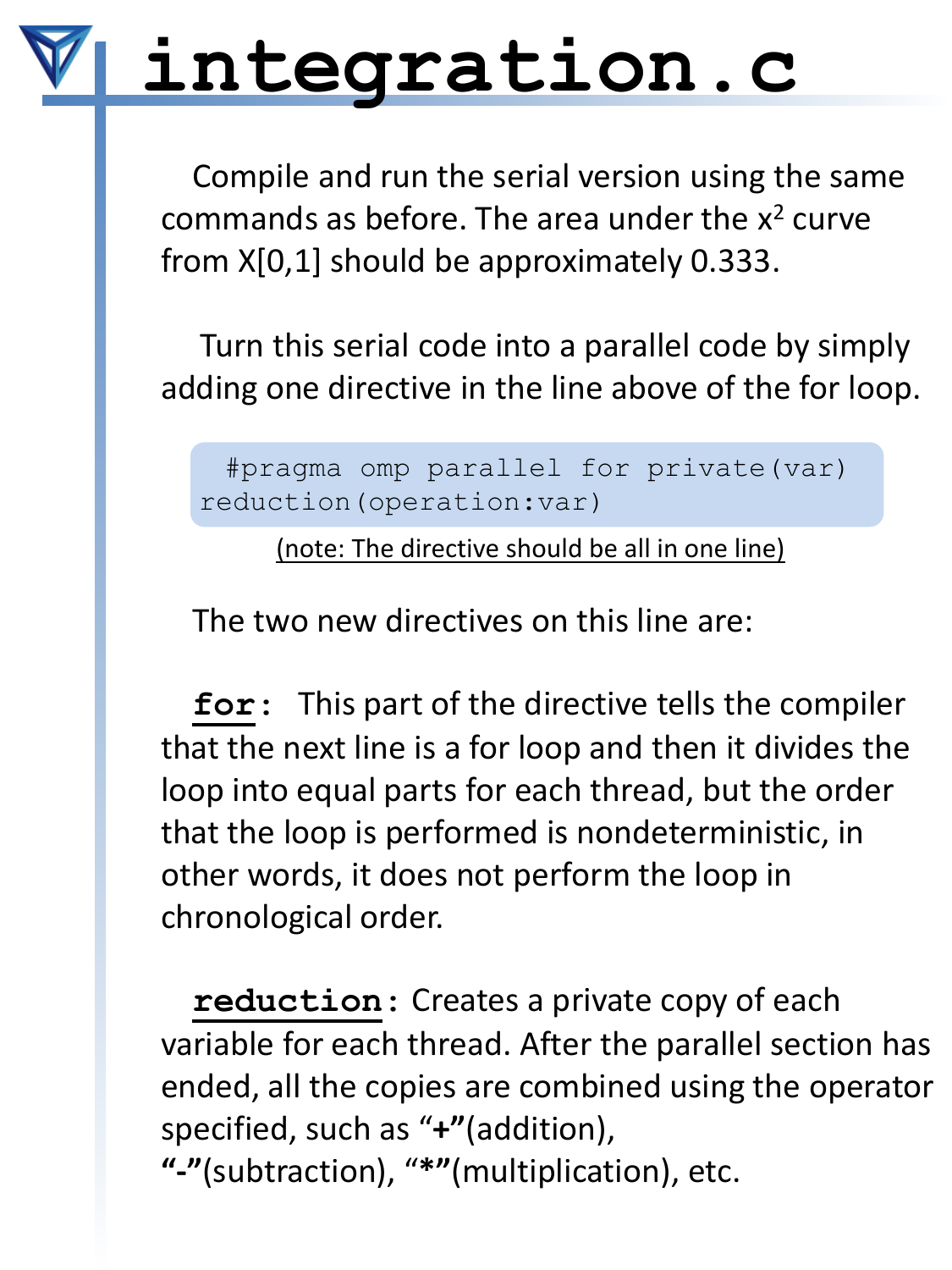### **integration.c**

#### The code should be similar to the one below:

```
float f(float x) { 
      return (x * x);
  }
  int main()
      int i, PRECISION = 1000;
      float height = 0.0;
      float area = 0.0, y = 0.0, x = 0.0;
      float dx = 1.0/(float) PRECISION;#pragma omp parallel for private(x, y) 
reduction(+: area)
          for( i = 0; i < PRECISION; i++) {
               x = i * dx;y = f(x);
               area += v * dx;
           }
    printf("Area under the curve is f\n", area);
      return (0);
  }
```
#### **Expected Output**

The area under the curve should be approximately 0.333